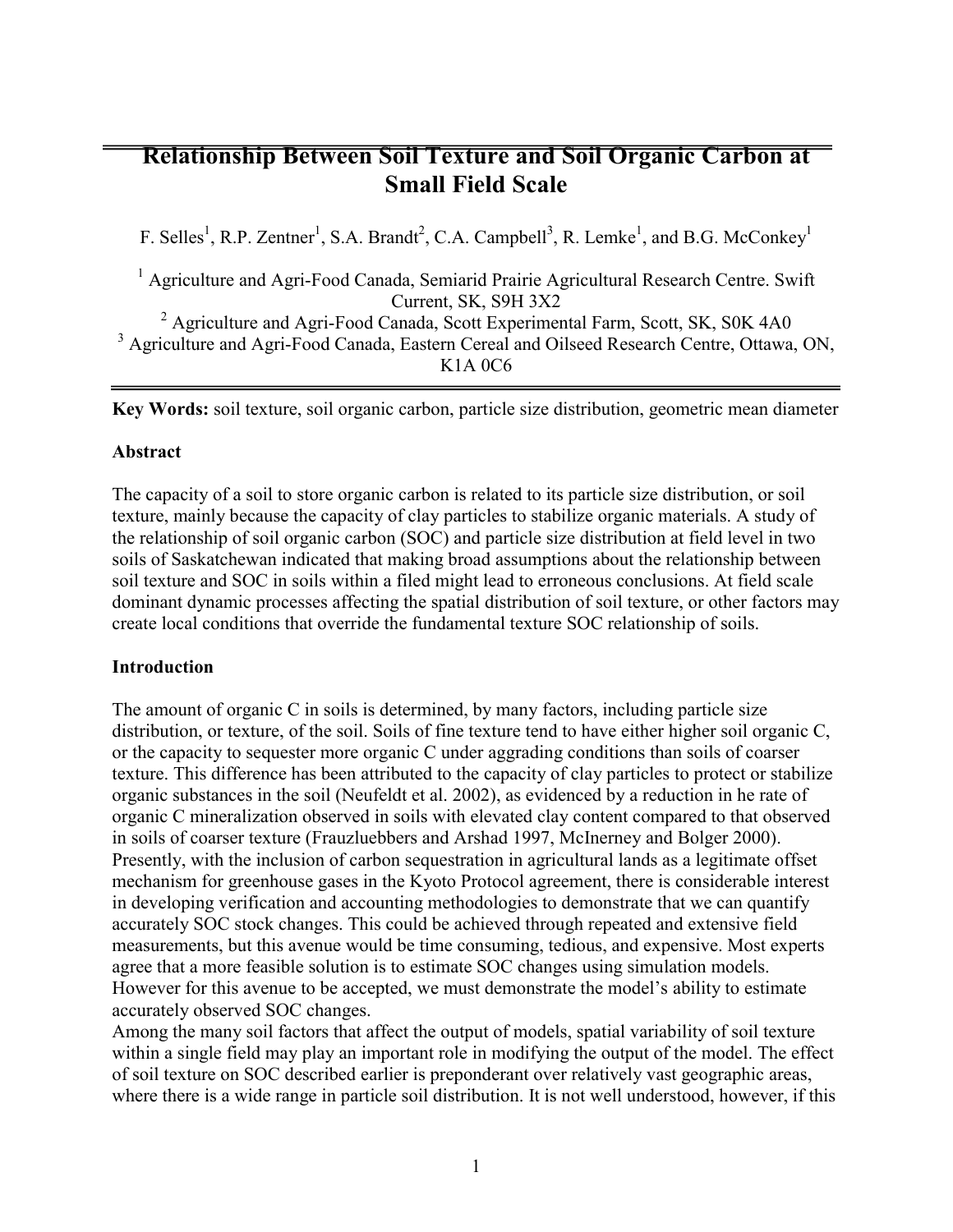relationship is valid for single fields, where particle size distribution is relatively uniform with a much narrower range of particle size distribution than regularly present over large geographic areas, or where the presence of soil processes particular to a given field might affect the generalized relationship between SOC and soil texture.

The objective of this study was to determine the effect of particle size distribution on SOC concentration at field scale in Brown and in Dark Brown Chernozemic soils in Saskatchewan.

# **Materials and Methods**

As a reference, we used linear regression to determine the relationship between SOC and particle size distribution in the Ah or Ap horizon of Brown, Dark Brown and Black Chernozemic soils of Saskatchewan using data from the CANSIS database.

One hundred and sixty soil cores were taken at Scott, SK, in late spring 1994 in an area 400 x 450 m in a pseudo random pattern for determination of soil properties prior to the establishment of a long-term study of alternative cropping systems (Selles et al. 1999). Each core was divided into 0-7.5 and 7.5-15 cm for determination of inorganic and organic C. The two depth increments were combined for determination of particle size distribution by the hydrometer method (Sheldrick and Wang 1993), and GMD was calculated as outlined by Campbell (1985). Topographic elevation at each sampling point was measured with a surveyor's transit. The soil at Scott was a Dark Brown Chernozem derived from modified glacial till (Clayton and Ellis 1952). The field had a gentle slope varying from 1 to 3% with a total 4.42 m elevation difference between the highest and lowest point.

In the fall of 2001, soil samples were taken from selected plots of the Swift Current long-term Old Rotation experiment (Zentner and Campbell 1988). The rotations sampled were continuous wheat fertilized with N and P as required [CW (NP)], continuous wheat fertilized with P alone [CW (P)], wheat and lentil phase of continuous cropped wheat-lentil fertilized with N and P (W-Lent). The experiment was laid out as a randomized complete block design with three replicates in plots 10.5 by 40 m. All phases (rotation-year) of each rotation were present every year (Zentner and Campbell 1988). From each plot, 12 cores were taken to a depth of 15 cm on a regular grid. The soil cores were sectioned into 0-7.5, and 7.5-15 cm depths, the soil was passed through a 2 mm sieve, air dried, and a subsample was withdrawn for determination of organic C and total N, using an automated combustion method (Carlo Erba<sup> $\mathsf{TM}$ </sup>, Milan, Italy). Particle size distribution was determined by the pipette method after destroying organic matter and carbonates (McKeague 1978).

The soil at Swift Current was a mapped as Swinton silt loam, a Brown Chernozem derived from eolic materials overlying glacial till deposits (Ayres et al. 1985). The field has a very gently undulating topography with slopes not exceeding 2%.

## **Results and Discussion**

The linear regressions between SOC and GMD for Saskatchewan soils explained 21% of the variability of SOC in soils of the Brown soil zone ( $n = 999$ ,  $P < 0.0001$ ), 22% of the variability in soil of the Dark Brown Soil Zone ( $n = 343$ ,  $P < 0.0001$ ), and 27% of the variability in soils of the Black soil zone ( $n = 32$ ,  $P = 0.002$ ) (Figure 1). These regressions indicated that SOC concentration in the soil decreased by 24.2, 78, and 460 g kg<sup>-1</sup> per each mm of increase in GMD, for Brown, Dark Brown and Black soils, respectively. It is interesting to note that the magnitude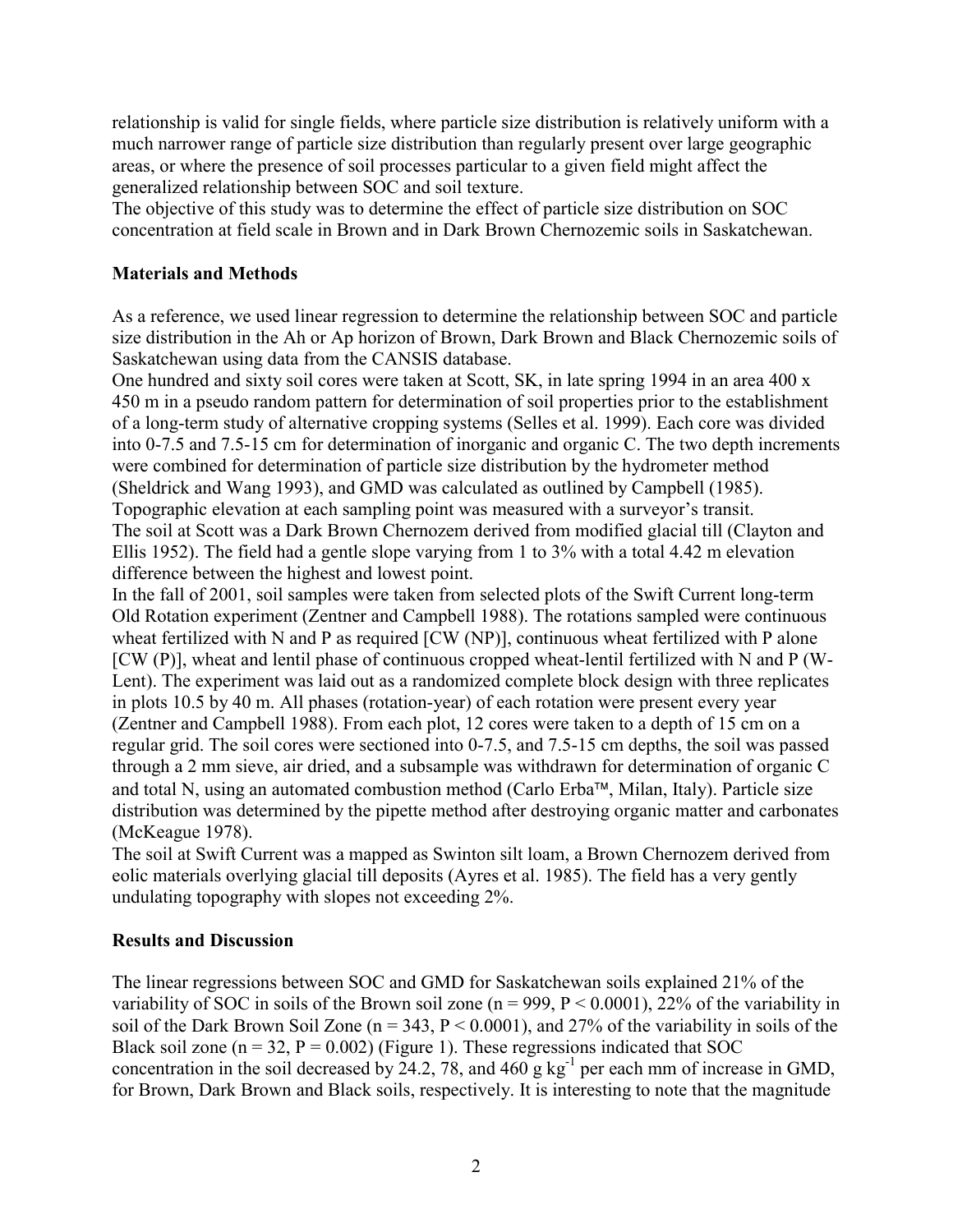of the slope of the regression was inversely proportional to the mean SOC of the soils in each soil zone.



**Figure 1**. Relationship between soil organic carbon (SOC) and geometric mean diameter of soil separates in the Ah or Ap horizon of Chernozemic soils in Saskatchewan. Data from Agriculture and Agri-Food Canada, Land Resource Unit, Saskatoon.

## **Scott**

Consistent with the soil description for Scott (Clayton and Ellis 1952), a paired t test of the GMD in the 0-15 cm and 15-30 cm depth confirmed that soil texture become finer with depth ( $P <$ 0.0001). On average the GMD of the surface 15 cm was 0.129 mm and for the 15-30 cm it was 0.109 mm. Particle size distribution in the surface 15 cm ranged from loam in the core with the smallest GMD to sandy loam the core with the largest GMD (Table 1). Sand and silt content between these two extremes varied by a factor of two, while clay content varied almost by a factor of five.

| the largest and smallest GMD in the surface 15 cm at Scott. |       |      |      |      |  |
|-------------------------------------------------------------|-------|------|------|------|--|
|                                                             | GMD   | Sand | Silt | Clav |  |
|                                                             | (mm)  |      | (%)  |      |  |
| <b>Coarsest</b>                                             | 0.327 | 72.0 | 24.5 | 35   |  |
| <b>Finest</b>                                               | 0.063 | 37.5 |      | 5 Q  |  |

|  | Table 1. Geometric mean diameter (GMD), and sand, silt, and clay content of the samples with |  |  |
|--|----------------------------------------------------------------------------------------------|--|--|
|  | the largest and smallest GMD in the surface 15 cm at Scott.                                  |  |  |

Contrary to the general relationship between GMD and SOC described, at Scott SOC increased as soil texture became coarser. A linear regression between GMD and SOC indicated that SOC in the 0-7.5 cm depth increased by 4.7 g  $kg^{-1}$  for each 0.1 mm increase in GMD (Figure 2).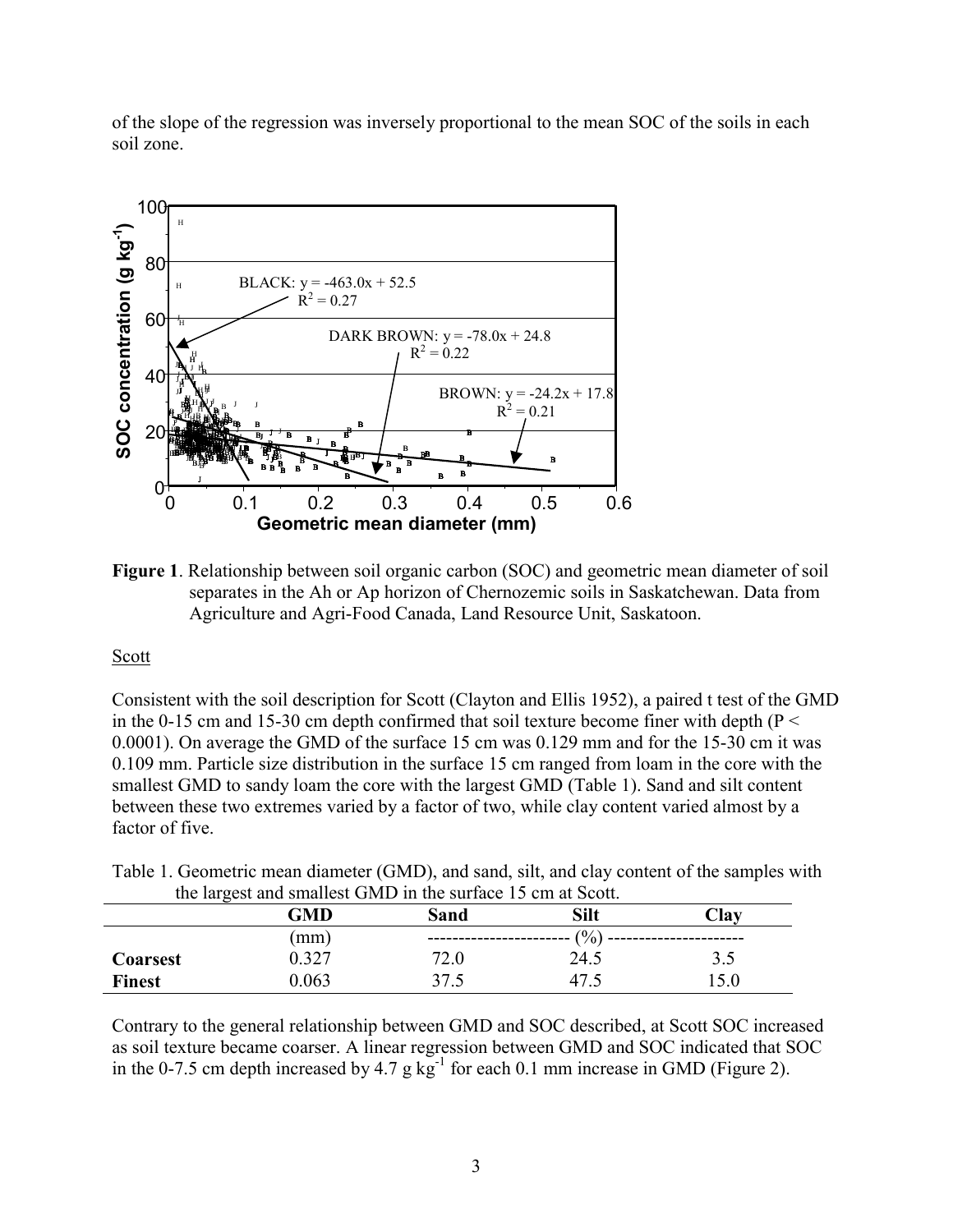Parallel to this, we determined that SOC was inversely related to topographic elevation (Figure 3), increasing at a rate of 2.8 g kg<sup>-1</sup> for each 1m increase in elevation. Simultaneously, the GMD of the surface 15 cm of soil decreased with an increase in elevation (Figure 4), indicating that at the highest reaches of the field soil texture was fines than in the lowest areas.



**Figure 2.** Relationship between soil organic carbon (SOC) and geometric mean diameter of soil separates in the surface 7.5 cm of soil at Scott.



**Figure 3.** Effect of elevation on concentration of soil organic carbon (SOC) in the surface 7.5 cm of soil at Scott.

A stepwise regression procedure indicated that a regression model containing elevation and GMD would explain 46% of the observed variability in SOC. However, the variance inflation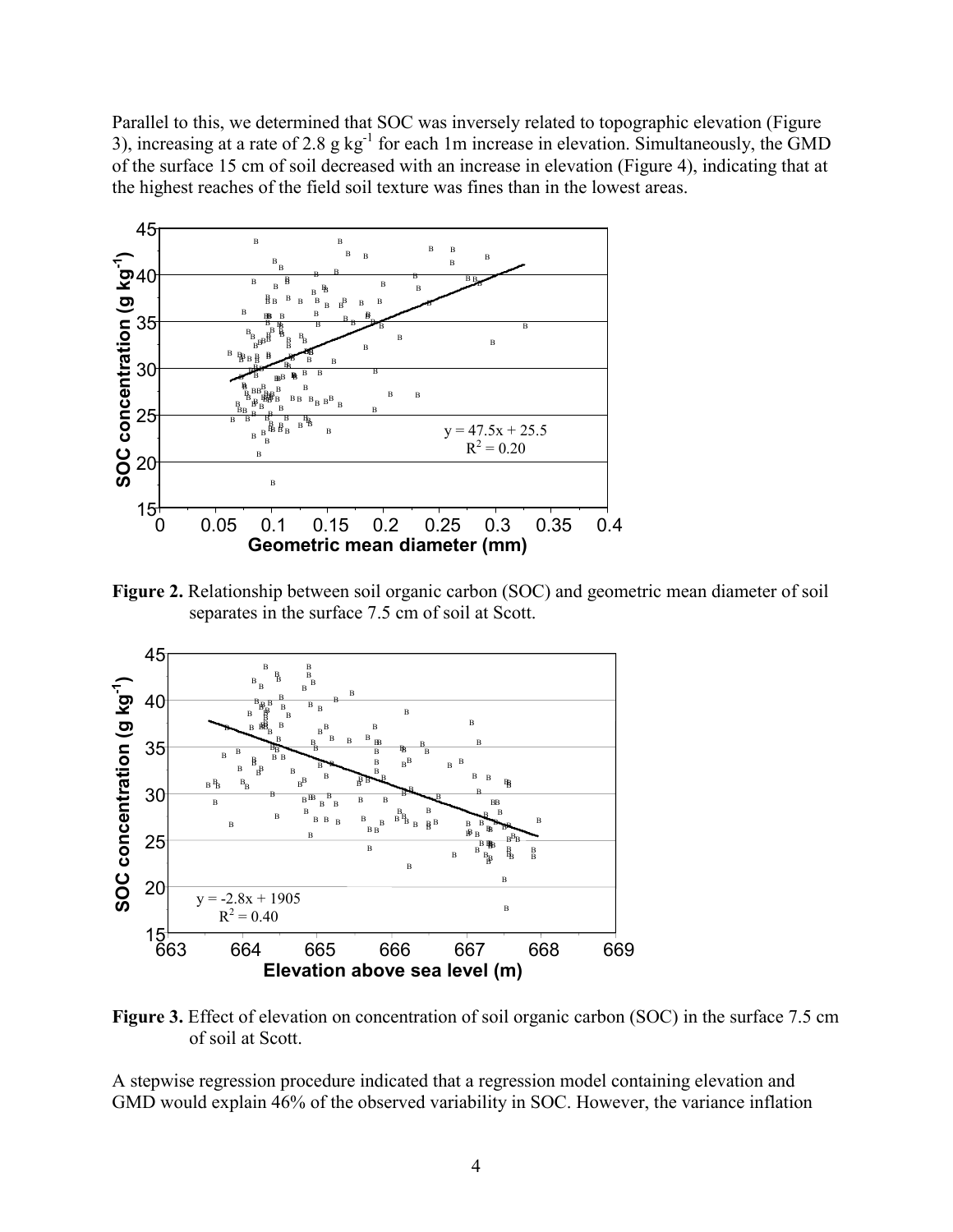factor suggested that co-linearity between GMD and elevation might have invalidated the model. To avoid these problems we used GMD residuals from the elevation/GMD regression. This new model also explained 46% of the observed SOC variability, and furthermore indicated that elevation was a more important factor in determining the levels of SOC in the field. The studentized regression coefficients indicated that an increase in one standard deviation in elevation produced a decrease in SOC of 0.63 standard deviations, while a similar change in GMD produced and increase in SOC of only 0.24 standard deviations (Table 2).



**Figure 4.** Effect of elevation on geometric mean diameter of soil separates in the surface 15 cm of soil.

As a result of this, elevation accounted for 40% of the explained SOC variability while GMD accounted for only 6%, as indicated by the semi-partial correlation coefficients (Table 2). In order to obtain a better understanding of the effect of particle size distribution we determined the relationship between SOC and the proportion of each particle size classes. In this soil SOC was positively correlated with sand, and negatively correlated with silt and clay (Table 3). Clay explained the largest proportion of variability in SOC, and produced the largest change in this variable. The effect of sand was intermediate between that produced by clay and by silt, which explained just 3% of the variability of SOC, and had little effect on SOC levels.

| Table 2. Effects of elevation and residual geometric mean diameter (rGMD) of the surface 15 cm |  |  |
|------------------------------------------------------------------------------------------------|--|--|
| on soil organic carbon (SOC) at Scott.                                                         |  |  |

| <b>Parameter</b> | <b>Estimate</b> | <b>Studentized</b><br>regression coeff. | Semipartial<br>regression coeff. | Prob >  t       |
|------------------|-----------------|-----------------------------------------|----------------------------------|-----------------|
| Intercept        | 1904            | --                                      | --                               | < 0.0001        |
| <b>Elevation</b> | $-2.81$         | $-0.63$                                 | 0.40                             | < 0.0001        |
| rGMD             | 27.33           | 0.24                                    | 0.06                             | $<$ 0.0001 $\,$ |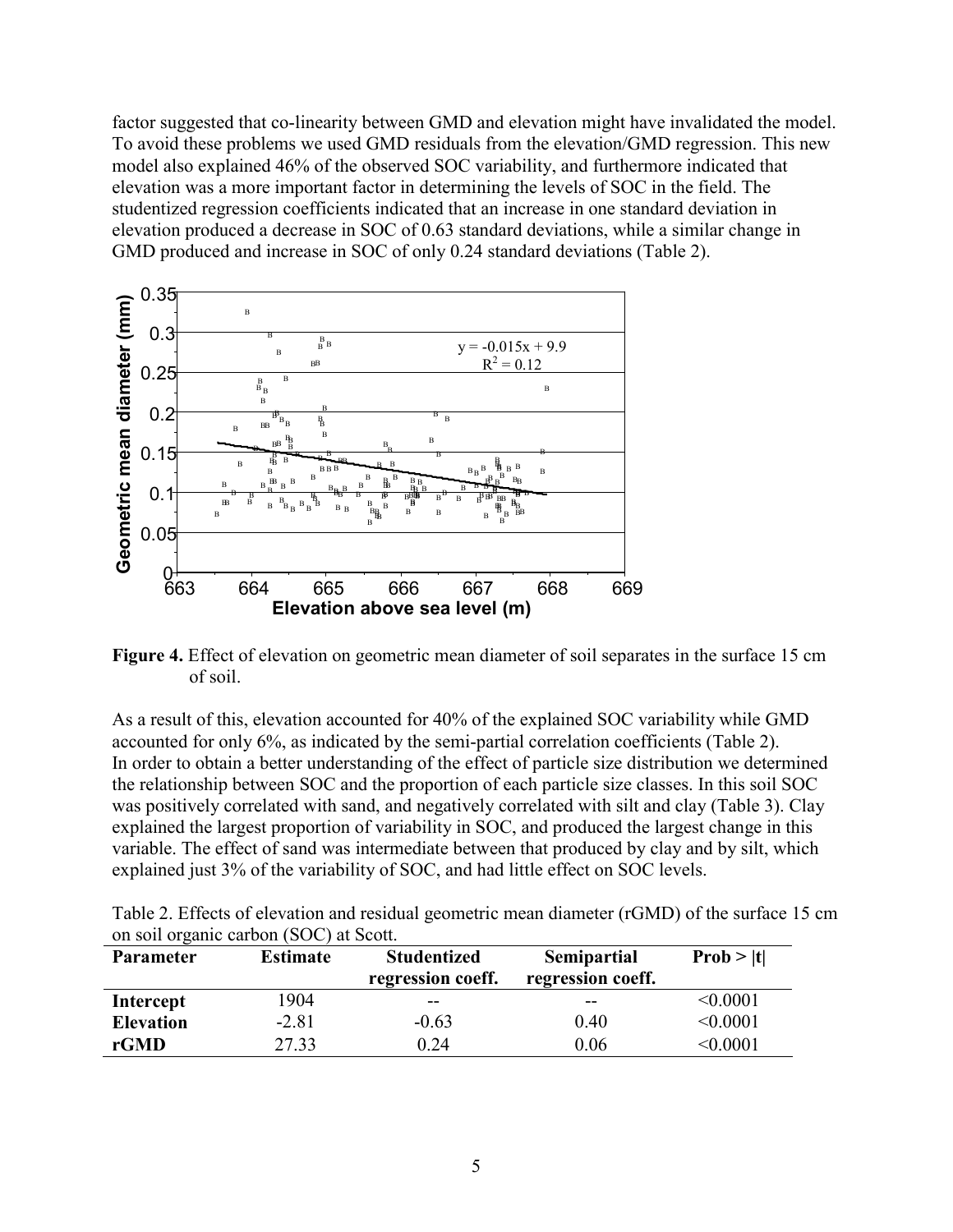In an earlier study Selles et al. (1999) indicated that at Scott there was evidence that erosiondeposition may have been active in the past removing surface SOC-rich soil and depositing it at lower elevations in the field, while exposing subsurface soil with lower SOC and higher clay content. Assuming that the original surface texture and SOC concentration of this soil was relatively uniform throughout the field, deposition of the eroded soil in lower parts of the field would tend to maintain the original SOC concentration and texture. This process would explain the reduction in SOC with elevation, the decrease of GMD with elevation, and the reduction of SOC as texture becomes finer.

| ut DOULL             |              |                    |      |                 |  |
|----------------------|--------------|--------------------|------|-----------------|--|
| <b>Particle size</b> | <b>Slope</b> | <b>Studentized</b> |      | Prob > F        |  |
| class                |              | regression coeff.  |      |                 |  |
| <b>Sand</b>          | 0.26         | 0.36               | 0.13 | $<$ 0.0001 $\,$ |  |
| <b>Silt</b>          | $-0.15$      | $-0.18$            | 0.03 | 0.02            |  |
| <b>Clay</b>          | $-0.95$      | $-0.53$            | 0.28 | < 0.0001        |  |

Table 3. Simple linear regressions of soil organic carbon (SOC) with sand, silt, and clay content at Scott.

#### Swift Current

The soil at Swift Current had finer texture than the soil at Scott. The silt and clay contents substantially higher, while the sand content was substantially lower. The textural classes at Swift Current ranged from silt loam to loam (Table 4). Similarly to Scott, the GMD in Swift Current at the surface of the soil (0-7.5 cm) was significantly larger ( $P < 0.0001$ ) than in the 7.5-15 cm depth; the GMD was 0.036 mm in the surface layer and 0.033 mm deeper in the profile, but the difference between the two depths was 10 times smaller than that observed at Scott. Furthermore, the range in particle size distribution among the different samples at Swift Current was much narrower than at Scott. Sand and silt content between the core with the largest and smaller GMD varied by a factor of less than two, and clay content almost did not have a difference between the two extremes (Table 4).

Table 4. Geometric mean diameter (GMD), and sand, silt, and clay content of the samples with the largest and smallest GMD in the surface 15 cm at Swift Current.

|                 | GMD   | Sand | Silt    | $\mathbf{L}$ lay |  |  |
|-----------------|-------|------|---------|------------------|--|--|
|                 | (mm)  |      | $(\% )$ |                  |  |  |
| <b>Coarsest</b> | 0.053 | 38.9 | 38.7    | 22.3             |  |  |
| <b>Finest</b>   | 0.027 | 22.5 | 53.3    | 24.2             |  |  |

| Table 5. Simple linear regressions of soil organic carbon (SOC) with sand, silt, and clay content |  |  |  |
|---------------------------------------------------------------------------------------------------|--|--|--|
| at Swift Current.                                                                                 |  |  |  |

| Particle size | <b>Slope</b> | <b>Studentized</b> |          | Prob > F        |
|---------------|--------------|--------------------|----------|-----------------|
| class         |              | regression coeff.  |          |                 |
| <b>Sand</b>   | $-0.61$      | $-0.64$            | 0.41     | $<\!\!0.0001$   |
| <b>Silt</b>   | 0.55         | 0.63               | 0.39     | $<$ 0.0001 $\,$ |
| <b>Clay</b>   | $-0.52$      | $-0.15$            | $0.02\,$ | 0.07            |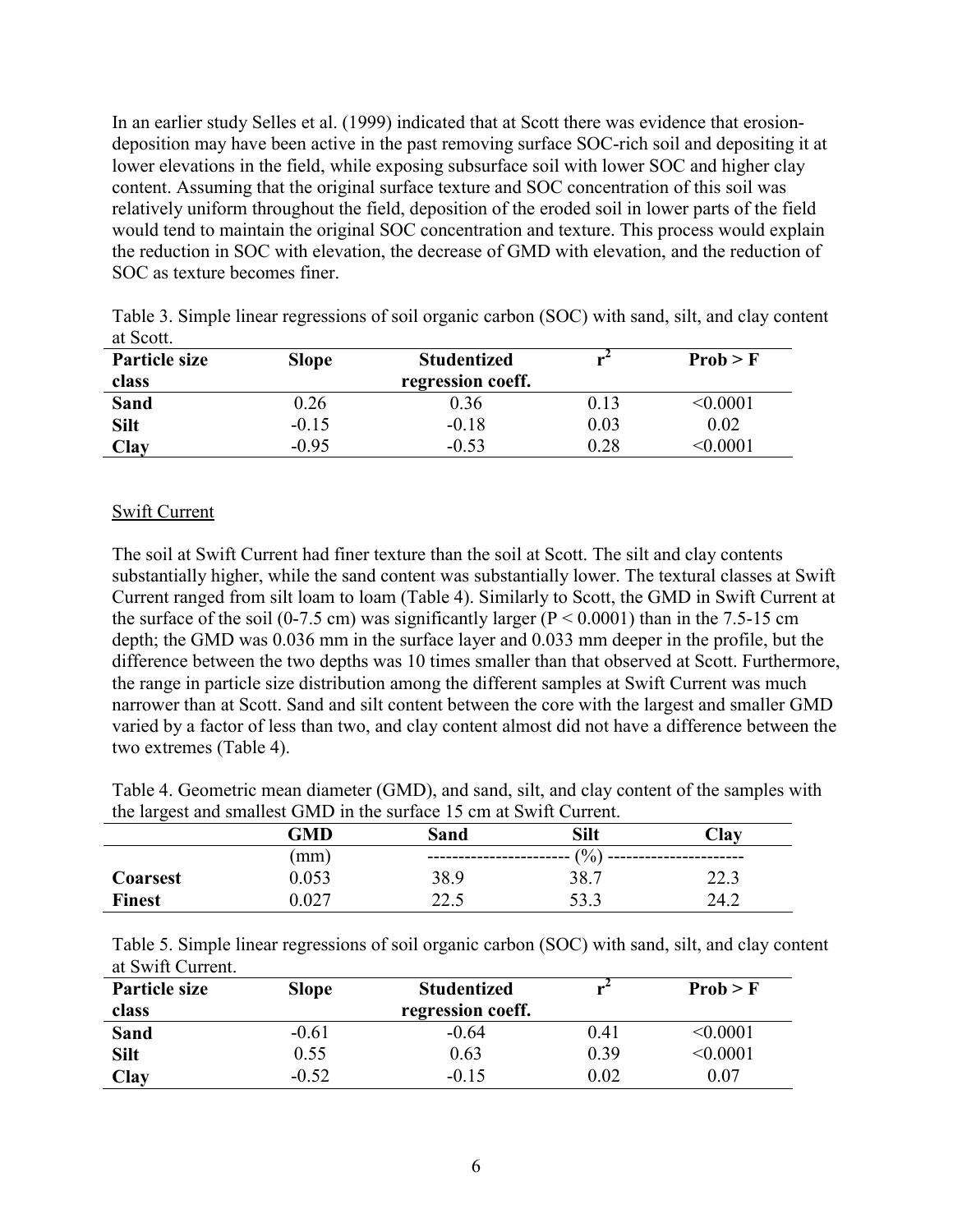A linear regression between GMD and SOC revealed that at Swift Current the functional relationship between these two variables followed the general functional form described earlier for Saskatchewan soils. On average, SOC in this soil increased by  $42 \text{ g kg}^{-1}$  with a GMD reduction of 0.1 mm (Figure 5).



**Figure 5.** Relationship between soil organic carbon (SOC) and geometric mean diameter of soil separates in the surface 7.5 cm of soil at Swift Current.

The regressions of SOC with each of the soil separates (sand, silt, and clay) indicated that the bulk of the variability in SOC was associated with the variability in the sand and silt fractions (Table 5). The clay fraction in general had a weak association with SOC, explaining only 2% (P  $= 0.07$ ) of the variability in SOC. Organic carbon concentration tended to show an inverse relationship with clay content, contrary to the generally accepted positive association often cited in the literature (Parton et al. 1987). Because of the negligible contribution of the clay fraction to the variability in SOC, most of the explainable variability at this site was related to the soil fractions coarser than 0.002 mm. Since the coarser fraction of the soil is a binary mixture of sand and silt, it follows that their proportions in the mixture are inversely related; that is when the proportion of sand increases, the proportion of silt must decrease, and vice-versa. As a result, one expects that the relations between SOC and sand or silt would be equal but opposite. Indeed this is what we observed, similar absolute value of the slope coefficients, but with opposite signs (Table 5). This conformed that although in this soil SOC concentration increased as the particle size distribution became dominated by finer particles, it was just the proportion of sand and silt and not the clay content that affected SOC.

One might speculate that in this soil derived from wind sorted and transported materials, the continued action of wind, because of size and shape factors, has co-sorted silt and particulate organic matter, transported them for short distances (from a few centimetres to a fraction of a metre), and then deposited them in shallow depressions, crevices, or sheltered areas at the soil surface. This dynamic process may have created small marginally more eroded areas with more sand and lower SOC concentration, and depositional areas of elevated silt content and SOC concentration.